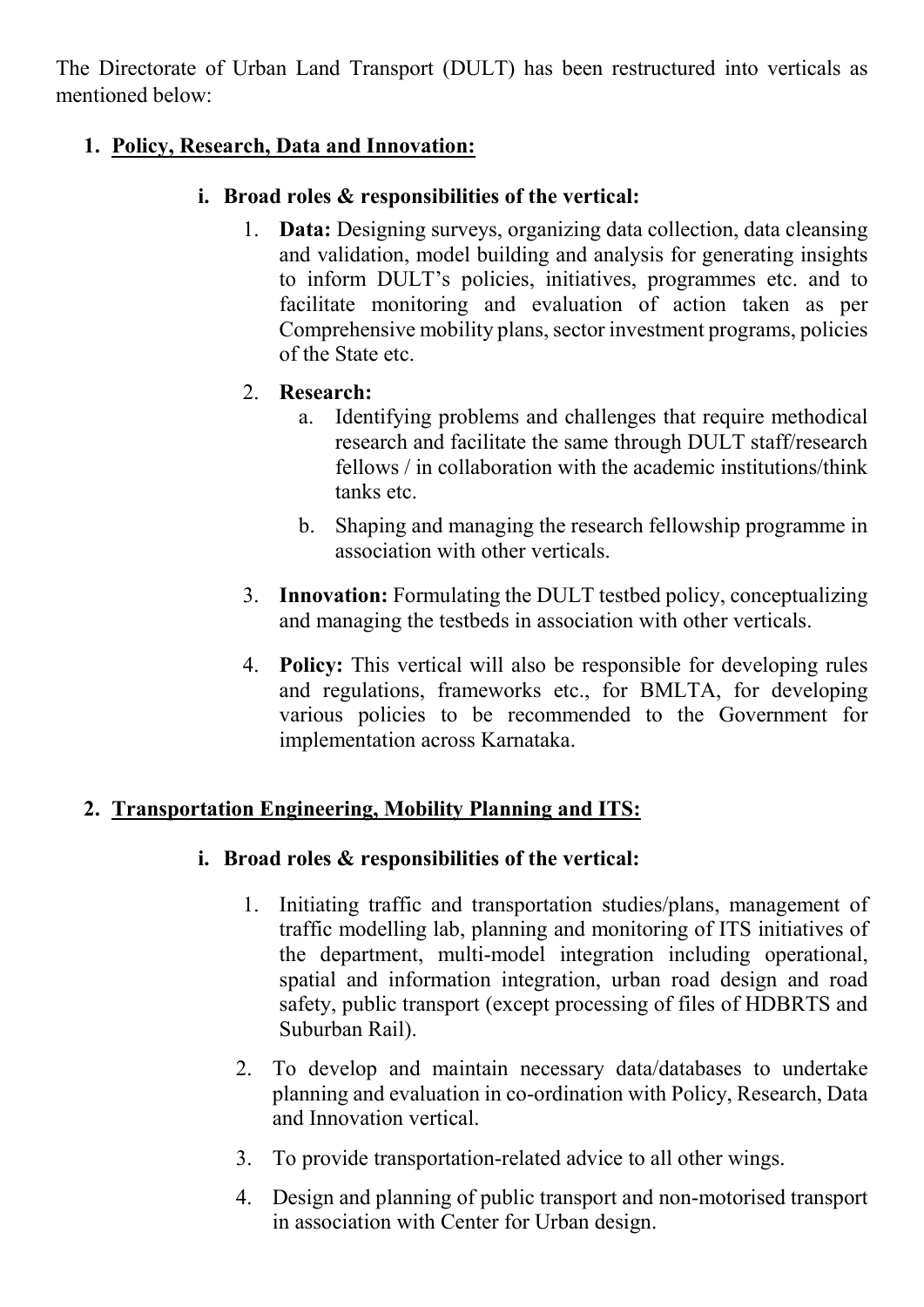5. This wing shall be consulted by Spatial Planning and Urban Design wing during review of Master Plans and by KNMTA while reviewing, and approving non-motorized transport related plans, and by State Urban Transport Fund (SUTF) while approving and financing urban transport projects.

# **3. Spatial Planning and Urban design:**

# **i. Broad roles & responsibilities of the vertical:**

- 1. This wing shall work in close association with urban development authorities and Directorate of Town and Country Planning to plan for land use and transport integration in master plans.
- 2. Scrutinizing the approved master plans and making suggestions for inclusion of strategies to promote sustainable urban transport.
- 3. Preparation of urban transport chapter with appropriate strategies for inclusion in master plans in coordination with Transportation Engineering, ITS and Mobility Planning vertical.
- 4. Integration of comprehensive mobility plans with master plans.
- 5. Transit oriented development related initiatives.
- 6. All urban design-focused initiatives including preparation of designrelated manuals, tool kits etc. through the Centre for Urban Design, DULT.

# **4. Urban Transport Financing:**

# **i. Broad roles & responsibilities of the vertical:**

Processing of proposals under SUTF and Government of India sponsored programmes.

# **5. KNMTA(Registered society under DULT):**

#### **i. Broad roles & responsibilities of the vertical:**

Implementation of NMT related initiatives.

#### 6. **Public engagement, Capacity building in urban transport, communication and outreach:**

#### **i. Broad roles & responsibilities of the vertical:**

1. Planning and facilitation of Cycle Day, SuMA and other public engagement programmes of DULT.